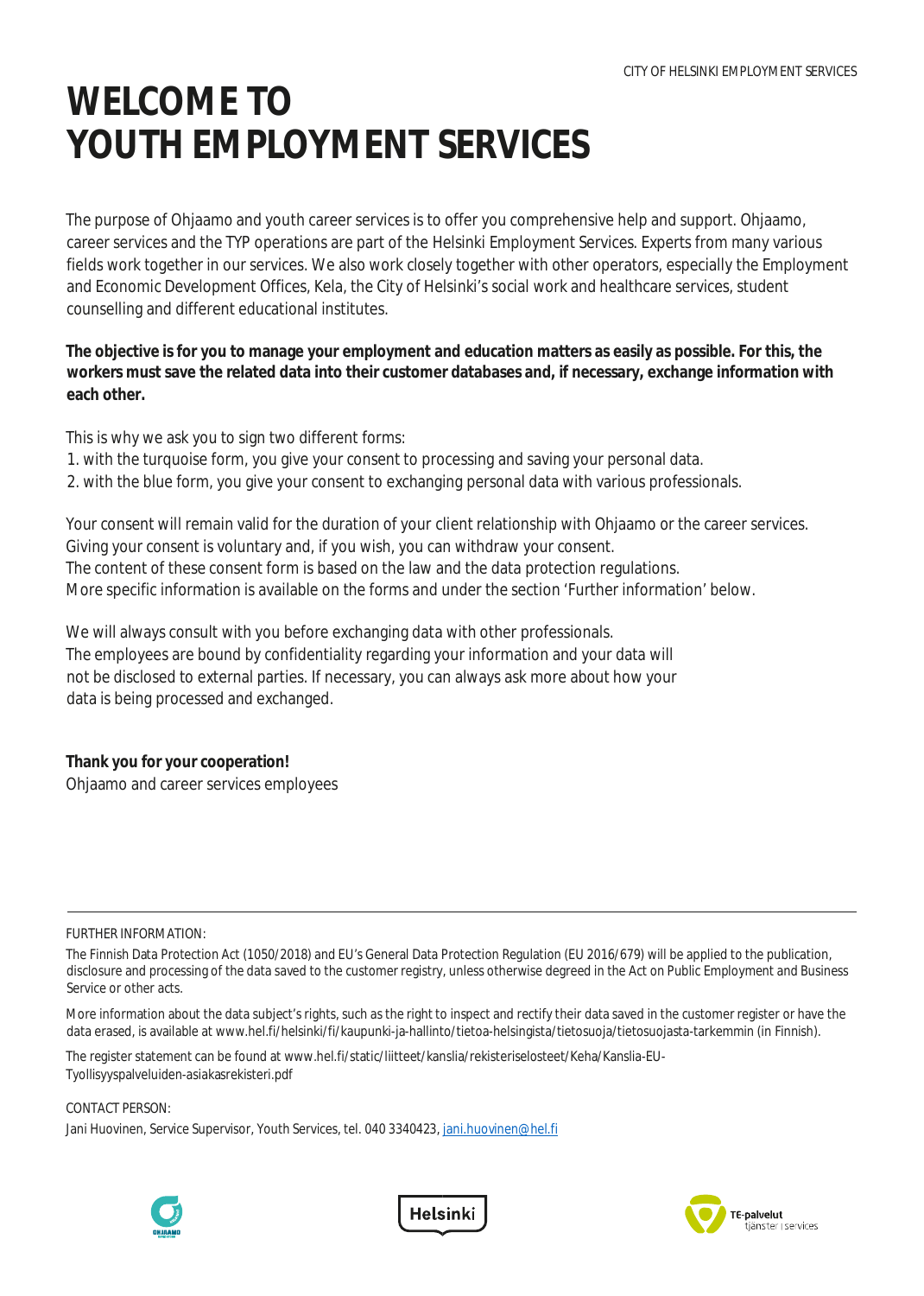# **CONSENT FOR PROCESSING PERSONAL DATA**

**The City of Helsinki's Employment Services want to help you plan your future. In order to provide you with our services, we need your consent for processing your personal data.**

The Data Protection Act (1050/2018) and the EU's General Data Protection Regulation (EU 2016/679) will be applied to the data saved into our customer register.

More information about the data in customer register is available at https://www.hel.fi/helsinki/en/administration/information/data-protection. The consent for processing your personal data is valid for the duration of your client relationship. We will store your personal data for a maximum of five years after your client relationship has ended.

Giving your consent is voluntary and you have the right to withdraw it by reporting this electronically via asiointi.hel.fi site or by writing to the Registrar's Office: Pohjoisesplanadi 11–13

The register statement can be found at www.hel.fi/static/liitteet/kanslia/rekisteriselosteet/Keha/Kanslia-EU-Tyollisyyspalveluidenasiakasrekisteri.pdf.

**I consent to having my personal data used for the following purposes: reviewing my service needs related to my employment, education or rehabilitation possibilities and arranging the necessary measures, as well as for assessing my work abilities, labour market capabilities and service needs.**

| Name (last name, first name) | Personal identity code |  |  |
|------------------------------|------------------------|--|--|
| Client's signature           | Place and date         |  |  |
| Street address               | Postal code            |  |  |
| <b>Email address</b>         | Phone number           |  |  |



**Helsinki** 

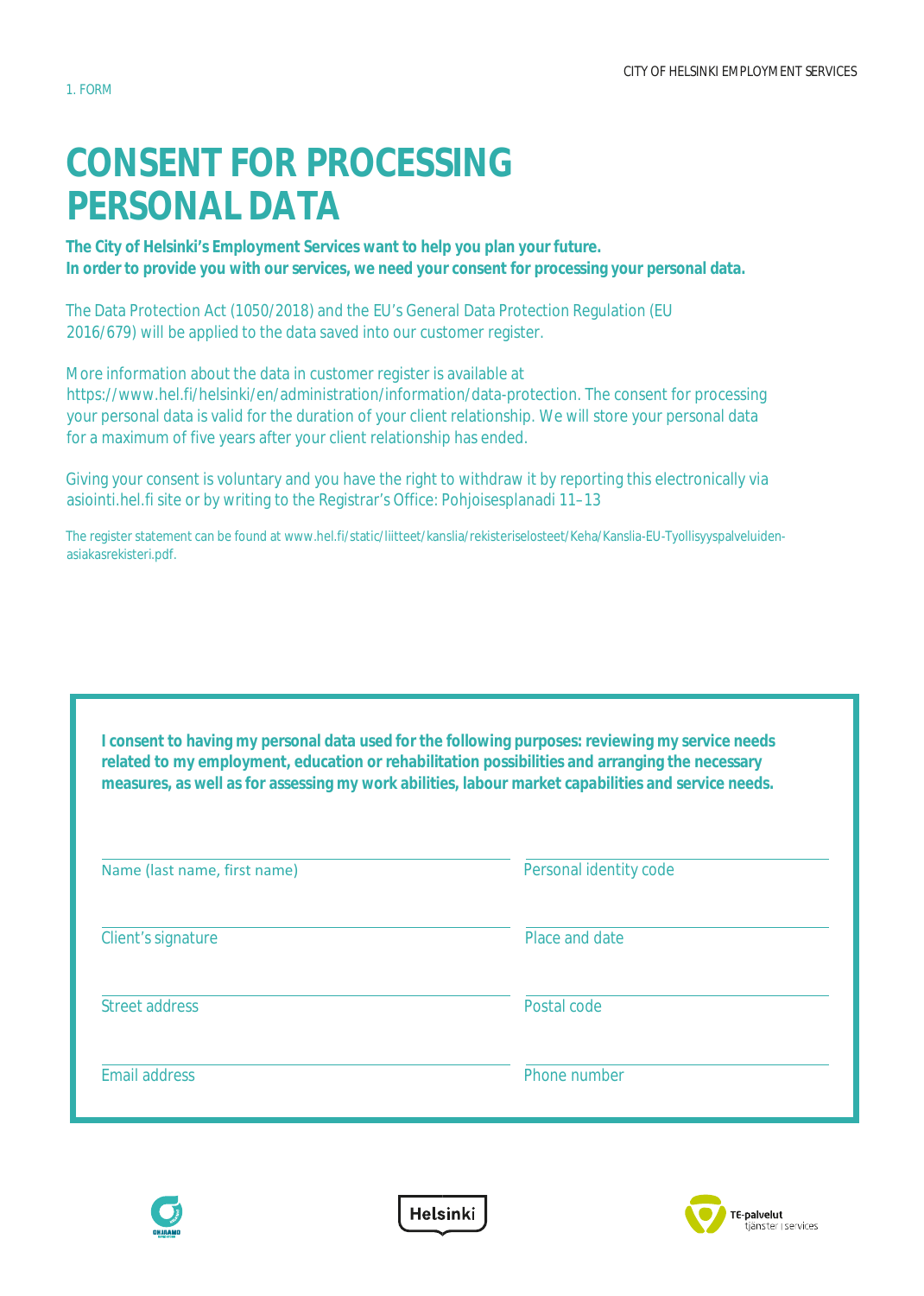# **CONSENT FOR EXCHANGING PERSONAL INFORMATION**

The City of Helsinki's Employment Services want to serve and help you as well as possible. We employ professionals of many different fields. We need your consent for exchanging your personal data, so that we can provide you with the help and support of the various professionals.

We will always discuss and agree on the data exchange with you. The employees are bound by confidentiality regarding your information and your data will not be disclosed to external parties.

The consent for exchanging your personal data is valid for the duration of your client relationship. We will store your personal data for a maximum of five years after your client relationship has ended. A guardian's consent for disclosing personal data is required for clients under the age of 18.

Giving your consent is voluntary and you have the right to withdraw it by reporting this electronically via asiointi.hel.fi or by writing to the City of Helsinki Registrar's Office: Pohjoisesplanadi 11–13

Please read carefully through the information related to exchanging personal data on the other side of this document.

| By checking section A you will give your consent to all purposes of use and partners presented<br>on the other side of this document.                          |                   |  |  |  |
|----------------------------------------------------------------------------------------------------------------------------------------------------------------|-------------------|--|--|--|
| А<br>I consent to all personal data disclosures specified in sections 1-5                                                                                      |                   |  |  |  |
| By checking section B you will limit your consent to the purposes of use and partners<br><b>OR</b><br>that you have chosen on the other side of this document. |                   |  |  |  |
| I consent only to the personal data disclosures I chose in sections 1-5<br>B<br>on the other side of this document.                                            |                   |  |  |  |
| Name (last name, first name)                                                                                                                                   | Personal identity |  |  |  |
| Client's signature                                                                                                                                             | Place and date    |  |  |  |
| Guardian's consent for clients under the age of 18                                                                                                             |                   |  |  |  |
| Guardian's signature and name in print                                                                                                                         | Place and date    |  |  |  |



Helsinki

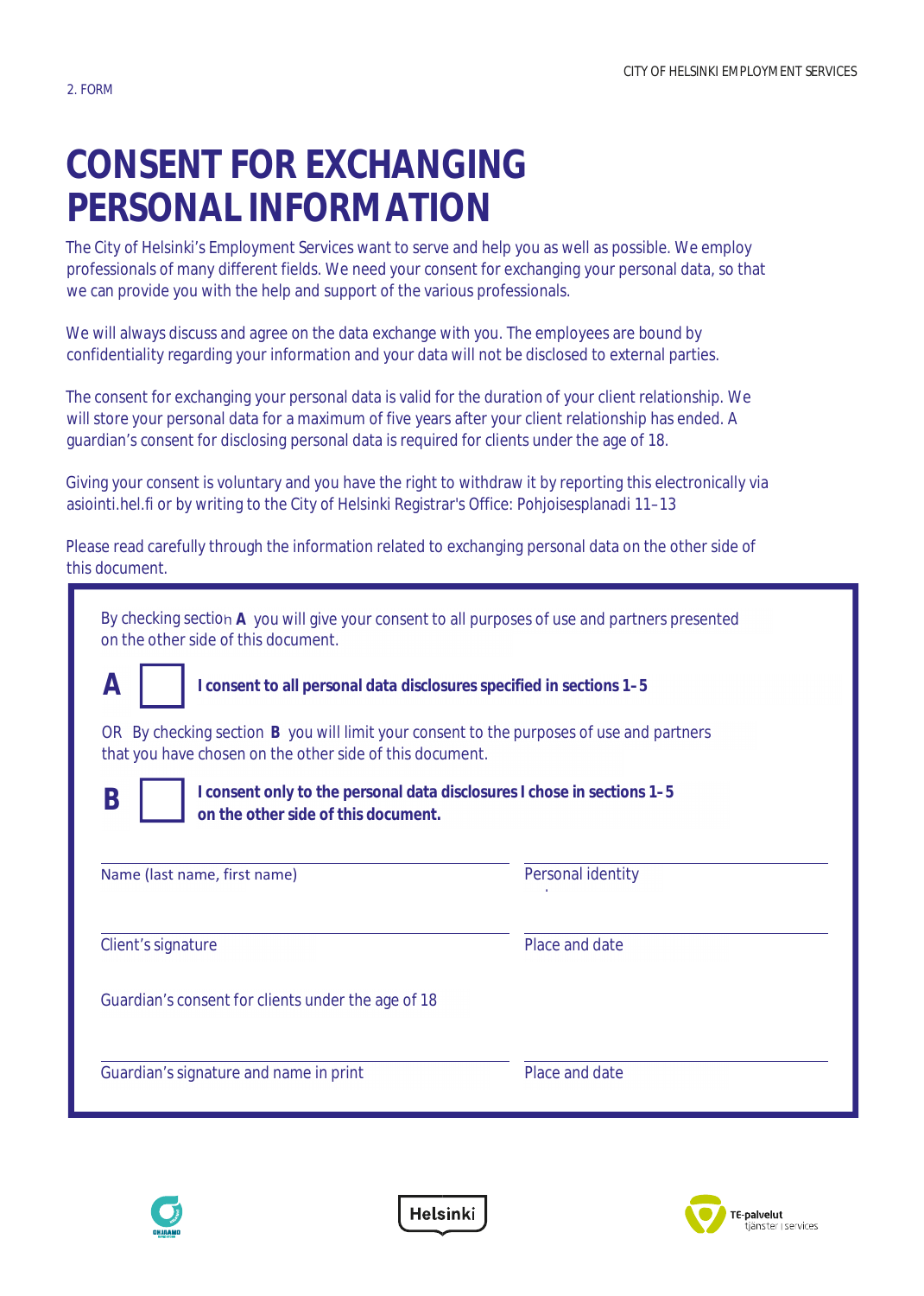|                                                                                                                                                                                                                                                                                                                                                                     | MY DATA CAN BE DISCLOSED FOR THE FOLLOWING PURPOSES:                               |                                                                      |                                                                    |                                                                                   |
|---------------------------------------------------------------------------------------------------------------------------------------------------------------------------------------------------------------------------------------------------------------------------------------------------------------------------------------------------------------------|------------------------------------------------------------------------------------|----------------------------------------------------------------------|--------------------------------------------------------------------|-----------------------------------------------------------------------------------|
| If you selected option B, please check<br>the purposes of use and partners<br>of your choice here.                                                                                                                                                                                                                                                                  | For reviewing<br>my employment,<br>education or<br>rehabilitation<br>service needs | For<br>organising<br>measures<br>related to<br>work,<br>education or | For assessing and<br>promoting<br>my labour market<br>capabilities | For measures<br>improving<br>my livelihood,<br>health,<br>and living<br>situation |
| <b>PARTNERS AND REGISTERS:</b>                                                                                                                                                                                                                                                                                                                                      |                                                                                    | rehabilitation                                                       |                                                                    |                                                                                   |
| 1.<br><b>Employment and Economic Development Office experts</b><br>and career psychologists<br>The Employment and Economic Development Office's<br>private client register<br>My data can be disclosed from the Employment and<br>to Helsinki Employment Services<br>My data can be disclosed from Helsinki Employment                                              |                                                                                    |                                                                      |                                                                    |                                                                                   |
| Services to the Employment and Economic<br><b>Development Office</b>                                                                                                                                                                                                                                                                                                |                                                                                    |                                                                      |                                                                    |                                                                                   |
| $\overline{2}$ .<br>The Education Division's special education teacher<br>and study counsellor<br>Vocational education's study administration data register<br>My data can be disclosed from the vocational<br>education services to Helsinki Employment Services<br>My data can be disclosed from Helsinki Employment<br>Services to vocational education services |                                                                                    |                                                                      |                                                                    |                                                                                   |
| 3.<br>The Social Services and Health Care Division's<br>social worker and social instructor<br>Services for working age people register<br>My data can be disclosed from the social welfare<br>to Helsinki's Employment Services<br>My data can be disclosed from Helsinki's<br><b>Employment Services to social welfare services</b>                               |                                                                                    |                                                                      |                                                                    |                                                                                   |
| 4.<br>The Social Services and Health Care Division's public<br>health nurse<br>Patient register<br>My data can be disclosed from the health care<br>services to Helsinki's Employment Services<br>My data can be disclosed from Helsinki's<br><b>Employment Services to health care services</b>                                                                    |                                                                                    |                                                                      |                                                                    |                                                                                   |
| 5.<br>Kela's rehabilitation advisor<br>Benefit register<br>My data can be disclosed from Kela<br>to Helsinki's Employment Services<br>My data can be disclosed from Helsinki's<br><b>Employment Services to Kela</b>                                                                                                                                                |                                                                                    |                                                                      |                                                                    |                                                                                   |